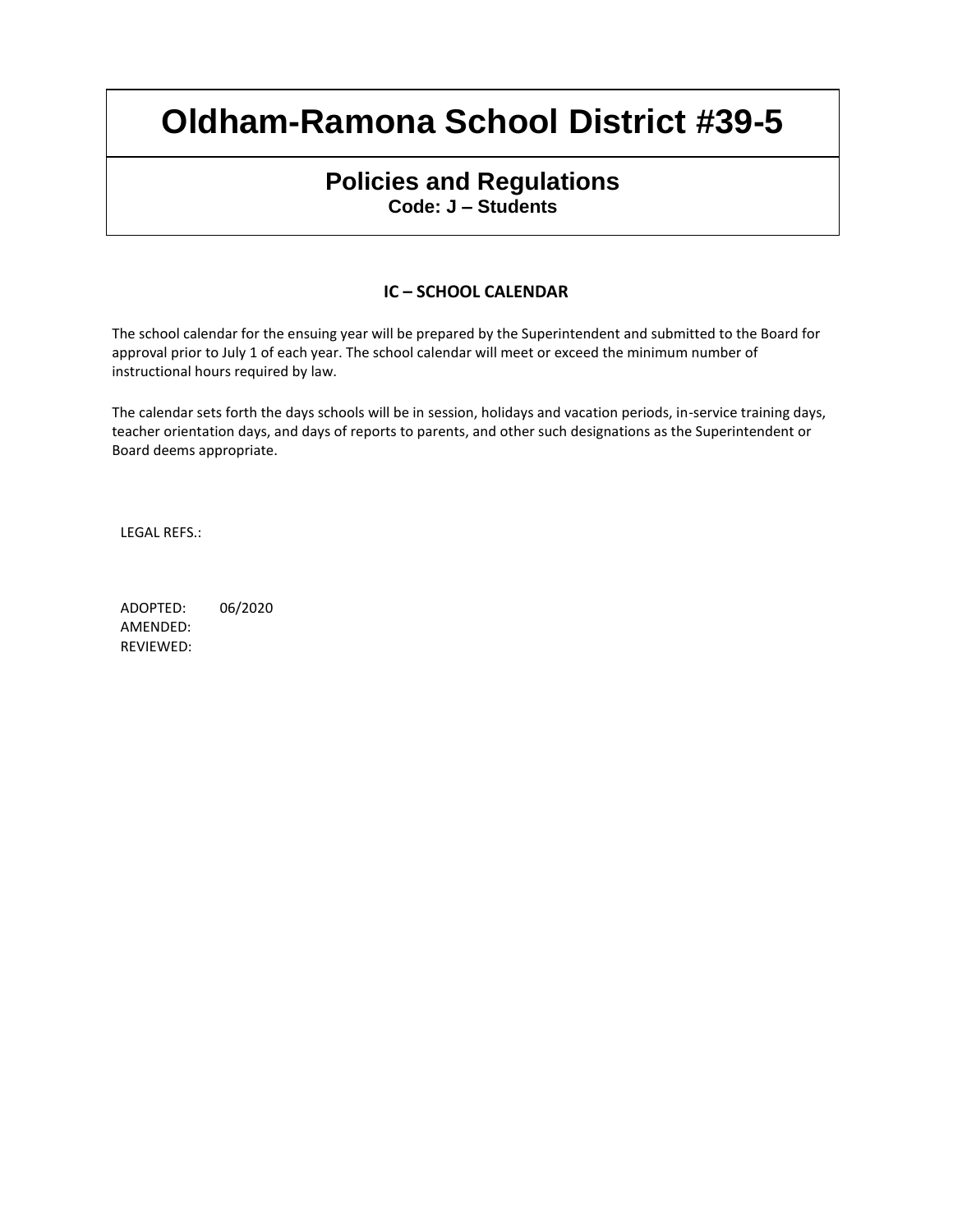## **Policies and Regulations Code: J – Students**

### **IF – CURRICULUM DEVELOPMENT**

Rapid social change, technological development, and expansion of knowledge are facts of contemporary life. Public education must respond appropriately. Therefore, it is imperative that individual schools, the school system as a whole, and the Board continuously review and evaluate existing programs and practices, and adjust, modify, or change them as found advantageous in effectively meeting the needs of students and the expectations of the community. Therefore, the Board expects:

1. The administration and faculty to be perpetually sensitive to changing conditions that may require changes in curriculum;

2. All programs to be under continuous evaluation to see that they meet the needs of children;

3. The school system to undertake intensive curriculum evaluation and revision in certain areas from time to time as the need for this is demonstrated.

The Board will hear regular reports on district programs and ongoing curriculum study and revision. It will consider recommendations of the staff for intensive curriculum study and may authorize the establishment of task forces to work in particular areas. It will also be receptive to the desires of parents and students in considering changes in the curriculum.

As found desirable, the Board may appoint advisory committees and/or ad hoc Board committees to join with the faculty in examining desirable changes in particular areas.

Recommendations for curriculum changes submitted through appropriate channels will be acted upon by the Board. The curriculum will always be prescribed by the Board in accordance with state requirements.

LEGAL REFS.:

ADOPTED: 05/2020 AMENDED: REVIEWED: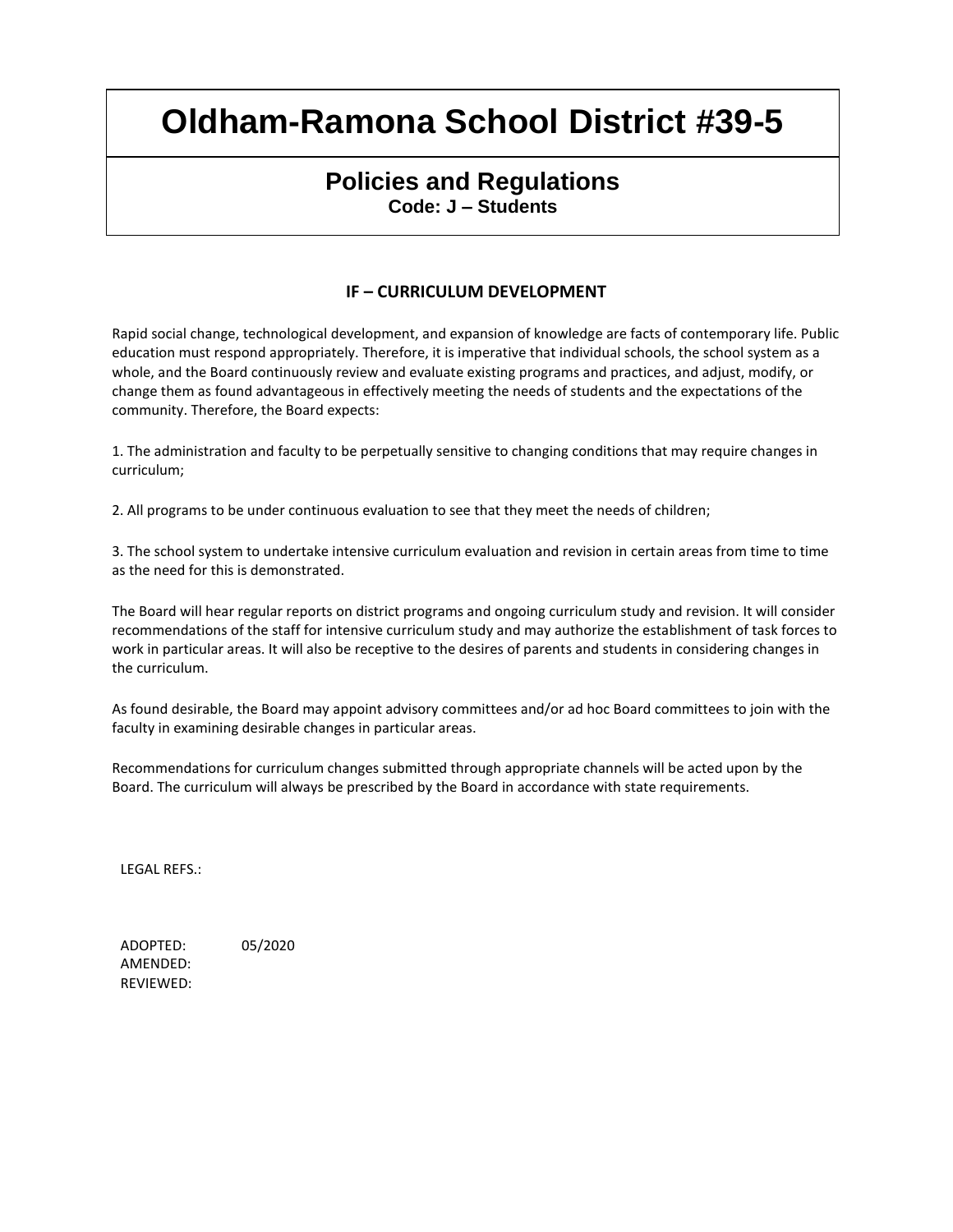### **Policies and Regulations Code: J – Students**

### **IFD – CURRICULUM ADOPTION**

The Board will rely on its professional administrators to design and implement instructional programs and courses of study that will forward the educational goals of the school district.

The Superintendent will have authority to approve new programs and courses of study after such changes have been thoroughly studied and found to support educational goals. The Board itself will consider, and officially adopt, new programs and courses only when they constitute an extensive alteration in instructional content or approach. (An example might be the adoption of an innovative sequential program in a basic subject-matter area for all elementary grades.)

However, the Board wishes to be informed of all new courses and substantive revisions in curriculum. It desires to receive reports on changes under consideration, and an annual report on programs and courses offered in the schools. Its acceptance of these annual reports, including a listing of the high school program studies, will constitute its official adoption of the curriculum.

LEGAL REFS.:

ADOPTED: 05/2020 AMENDED: REVIEWED: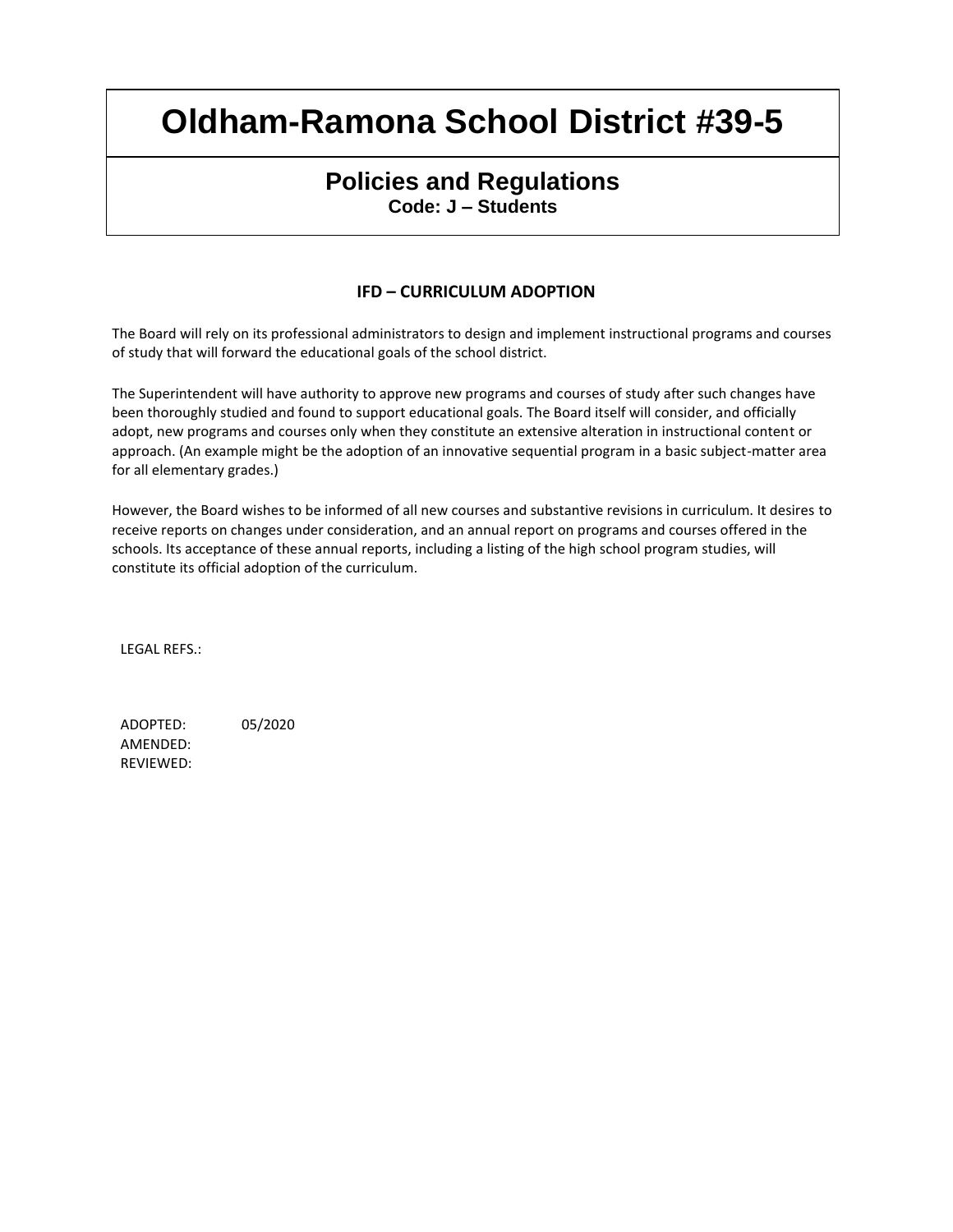## **Policies and Regulations Code: J – Students**

### **IGAB – HUMAN RELATIONS EDUCATION – MORAL AND CHARACTER INSTRUCTION**

Although the home and other community institutions play an important role in contributing to the moral attitude of students, the Board recognizes that the schools may also influence a student's attitude and thinking.

The district will provide special character instruction intended to impress upon the minds of students the importance of truthfulness, temperance, purity, self discipline, self respect, sexual abstinence, AIDS instruction, public spirit, patriotism, citizenship, respect for honest labor, obedience to parents, respect for the contributions of minority and ethnic groups to the heritage of South Dakota, regard for the elderly and respect for authority.

In developing curriculum for various courses, the Superintendent and the professional staff will keep in mind lessons, which can contribute to the character instruction of the students. In addition, through the performance of their own activities staff members should keep in mind that they serve as role models for the students, and instruct students in these areas.

The Board will encourage parents and other community members to join them in providing guidance to students to enable them to develop their own code of ethics.

LEGAL REFS.: 13-33-6.1 ADOPTED: 05/2020 AMENDED: REVIEWED: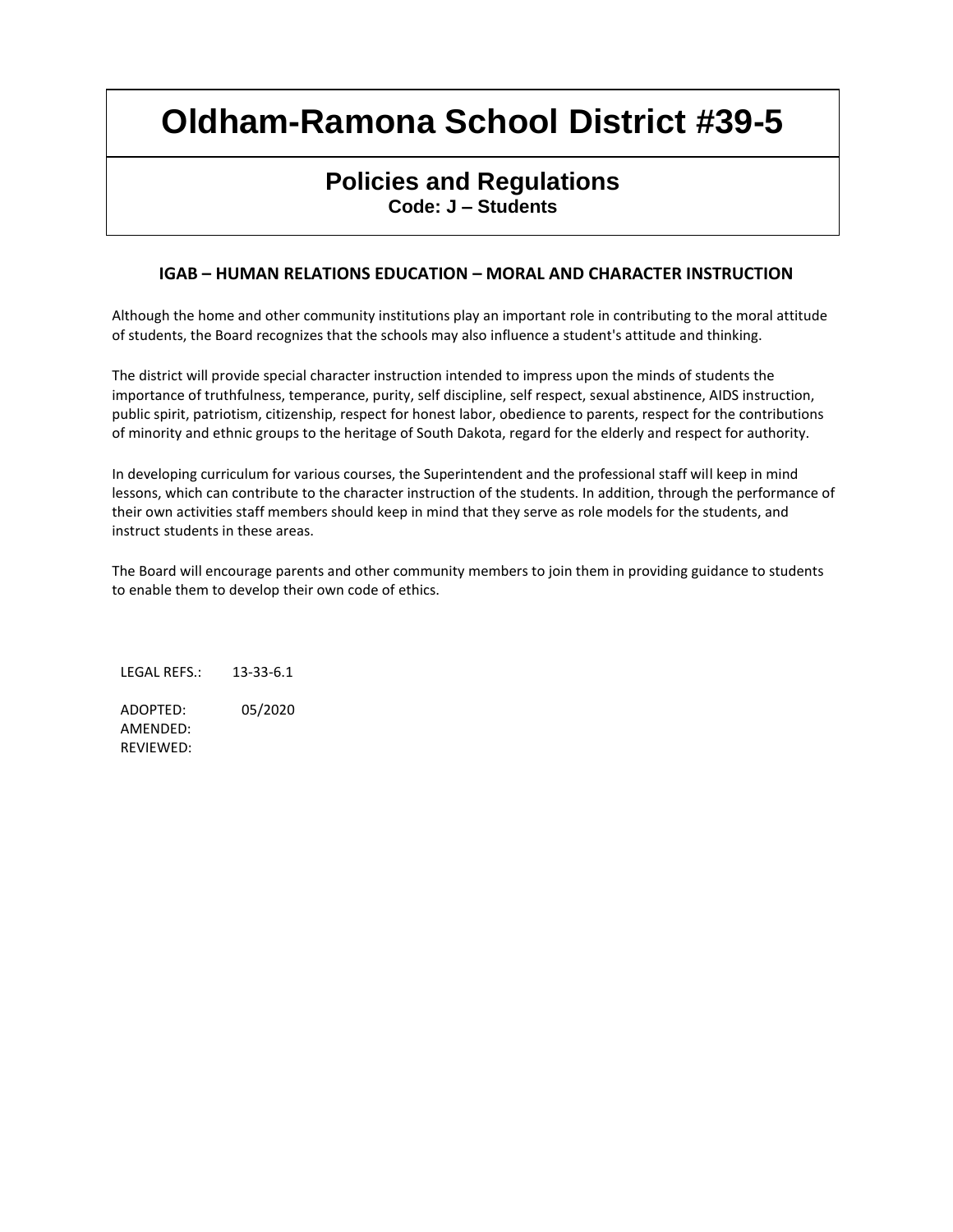## **Policies and Regulations Code: J – Students**

### **IGD – COCURRICULAR AND EXTRACURRICULAR ACTIVITIES**

The board, in the interest of affording the children attending its schools the highest level of educational experience obtainable, believes that student activities are an essential part of deliberate education in the United States. Such activities form a logical adjunct to the required or general curriculum and the elective or special curriculum.

Recognizing that student activities are a legitimate part of the school program, the Board has established the following criteria which all student activity programs must meet:

- $1.$  Student activities must have educational value for students.
- 2. Student activities must be in balance with other curricular offerings in the school.
- 3. Student activities must be managed in a professional manner.

The following guidelines will govern the student activities programs:

- 1. Student activities are those school activities that are voluntarily engaged in by students, have the approval of the school administration, are sponsored by the faculty, and do not carry credit toward promotion or graduation.
- 2. Each school, under the direction of the principal and professional staff, will have a well-balanced and effectively administered student activity program designed to stimulate student growth and development by supplementing and enriching the curricular activities.
- 3. Each activity should be designed to contribute directly to the educational, civic, social, ethical and leadership development of students involved.
- 4. The student activity program should receive the same attention in terms of philosophy, objectives, social setting, organization, and evaluation that is given the regular school curriculum.
- 5. Activities must be open to all students, regardless of race, religion, gender, national origin, or disability.
- 6. Activities should be held on non-school time or at an appropriate designated school time.
- 7. Activities at any level should be unique, not duplications of others already in operation.

In addition to the above guidelines, the district high school will abide by the rules and bylaws as of the South Dakota High School Activities Association (SDHSAA). Membership in the SDHSAA will be renewed annually by approval of the Board.

LEGAL REFS.:

ADOPTED: 04/2020 AMENDED: REVIEWED: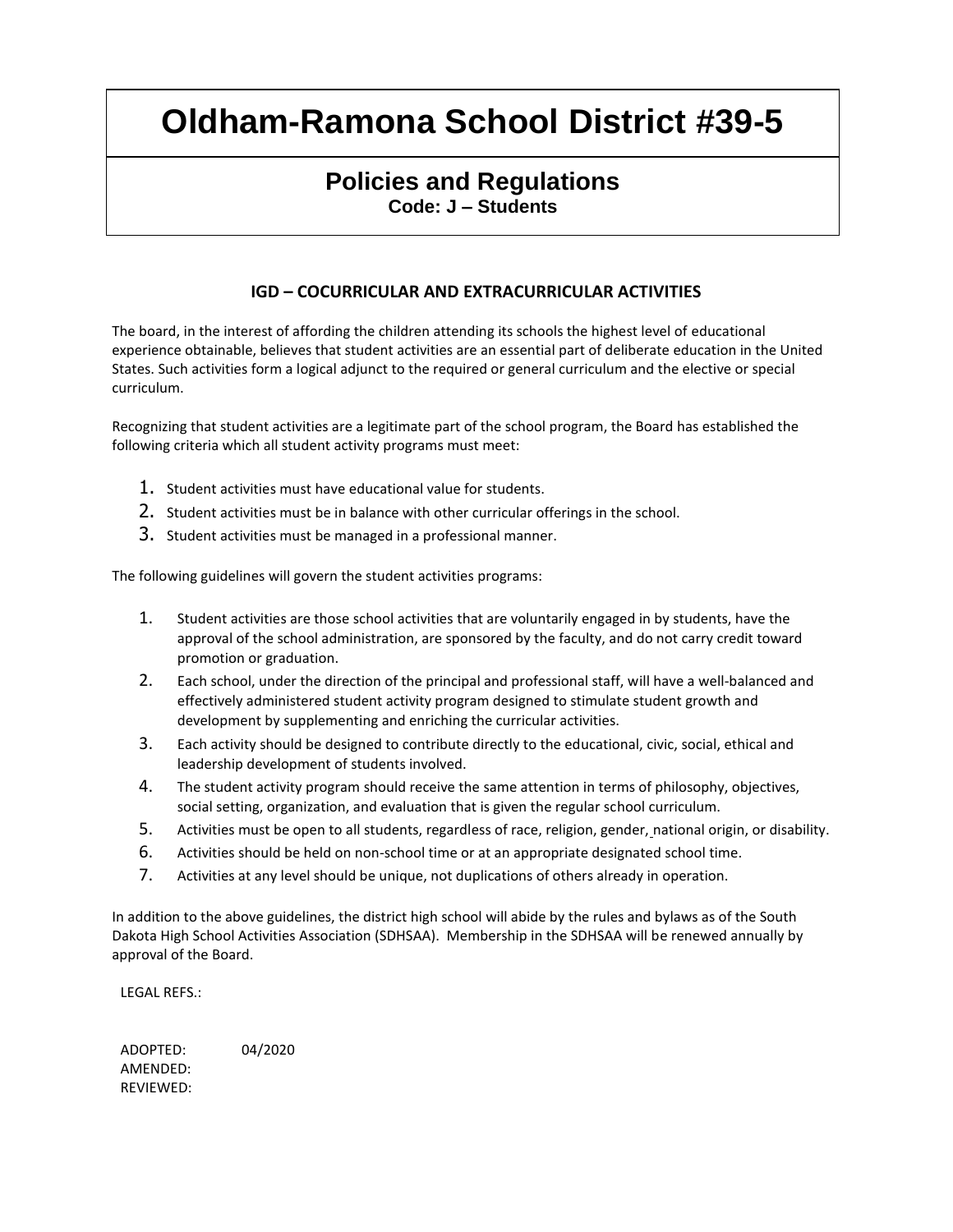## **Policies and Regulations Code: J – Students**

#### **IGDK – PARTICIPATION OF ALTERNATIVE INSTRUCTION STUDENTS**

The Oldham-Ramona School District will grant permission for alternative instruction students in grades 6-8 to participate in middle school extracurricular activities, and will permit alternative instruction students in grades 9-12 to participate in extracurricular and interscholastic activities under the guidelines of this policy.

Nothing in this policy confers any vested right in any alternative instruction student wishing to participate in an interscholastic activity to be selected for competition in such activity.

As a condition of participation in activities or athletics, the alternative instruction student in grades 6-12 must be enrolled in, and attend, a minimum of two academic class periods per day at the Oldham-Ramona School District and maintain passing grades in both classes. The classes attended by the alternative instruction student must be classes that grant academic credit. The alternative instruction student must be enrolled in two classes during any semester that is included in the season or schedule of events for each activity.

Any student in junior high school grades may also be considered at the high school level for athletic activities through the Oldham-Ramona petition-up process. As a condition of participation, the alternative instruction student enrolled in grades 6-8, who wishes to compete or is invited to compete in an individual interscholastic activity at the high school level must still be enrolled in, and attend a minimum of two academic class periods per day at Oldham-Ramona Junior High School, and maintain passing grades in both classes.

On the day of participation in any competition, the alternative instruction student must have attended both class periods that day in order to be eligible to compete in the contest, which corresponds to the half day of class attendance for the non-alternative instruction student.

Further, as a condition of participation, the alternative instruction student must annually fulfill the following conditions:

- 1. Demonstrate compliance with Chapter, 1, Part IV Student Eligibility and Chapter II, Part I Further Eligibility Requirements for Athletic Contests of the SDHSAA Bylaws (as applicable) by submitting the SD1-ISAA Eligibility Checklist for Alternative Instruction Students.
- 2. Provide documentation of the SDCL 13-27-3 Application for Public School Exemption Certificate Request and nationally standardized achievement tests in grades tested under the state testing program.
- 3. Comply with all the District's eligibility requirements with the exception of attendance requirements beyond those articulated in this policy. Scholastic/academic eligibility shall be verified per the District's administrative policy following the same procedure used to accept credits towards graduation when an alternative instruction student requests a transfer to the district.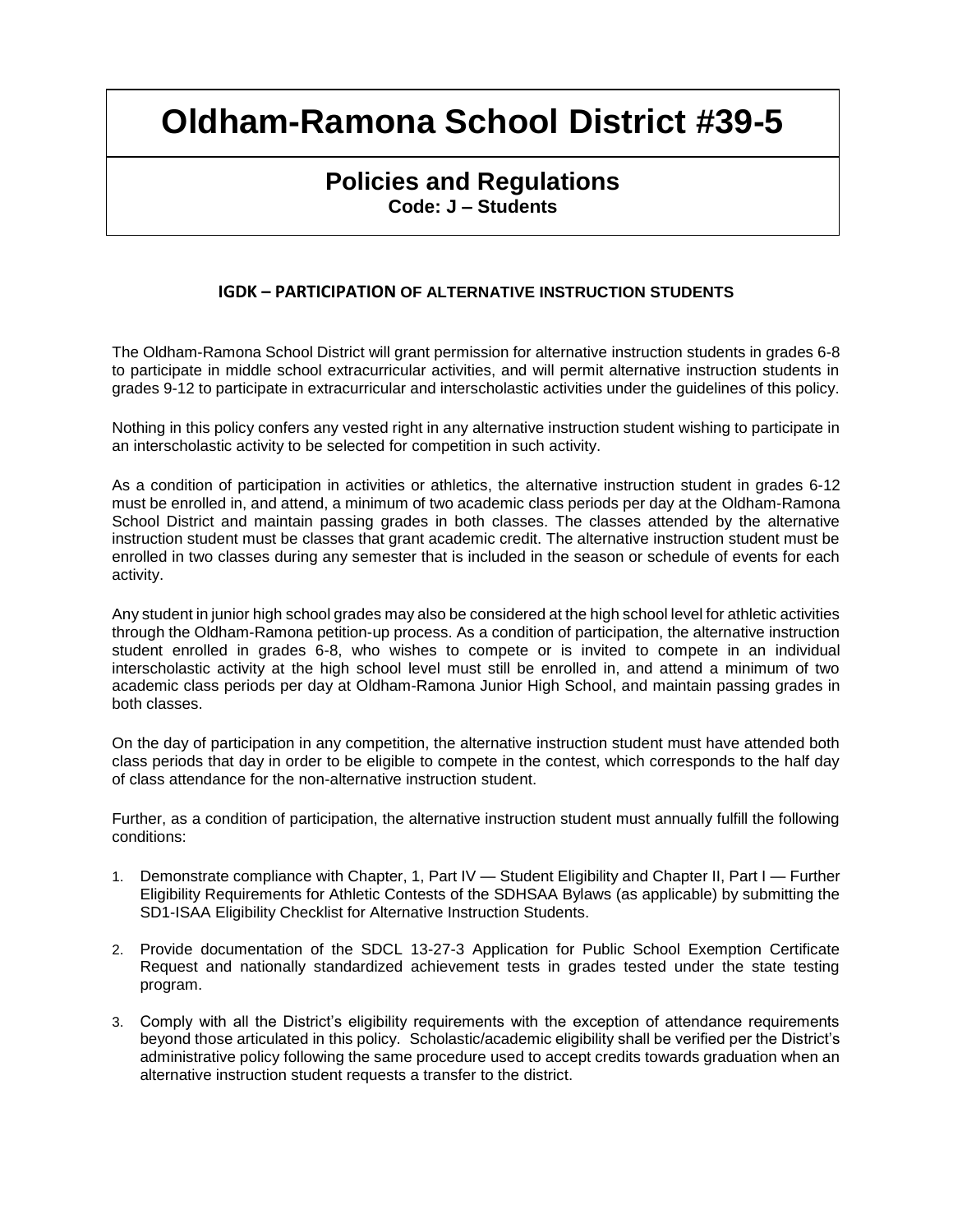- 4. Satisfy the responsibilities and standards of behavior and performance, including related class or practice requirements, as expected of other student participants as a condition for both the initial acceptance and continued membership in the activity including but not limited to:
	- a. All the Districts training rules and Codes of Conduct will be applicable
	- b. In order to be eligible to audition for and participate in Region Music Contest, All-State Chorus, All-State Orchestra or All-State Band, the student must be currently enrolled and attending the District's parallel musical organization (if on exists) i.e. vocal music, or instrumental music. (This is the same rule that applies to all students attending a SDHSAA member school.)
	- c. A student who is a member of a high school team may not participate in games, practice, tryouts, etc. in that particular sport during the same season on an independent or non-high school team or as a member of any "allstar" team, or completely unattached on an individual basis. (This is the same rule that applies to all students attending a SDFTSAA member school.)
	- d. A student, who leaves an accredited school for any reason to enter an alternative instruction program, shall be ineligible for interscholastic competition for a period of one year, beginning on the date the student enters the alternative instruction program.

LEGAL REFS.:

ADOPTED: 09/2020 AMENDED: REVIEWED: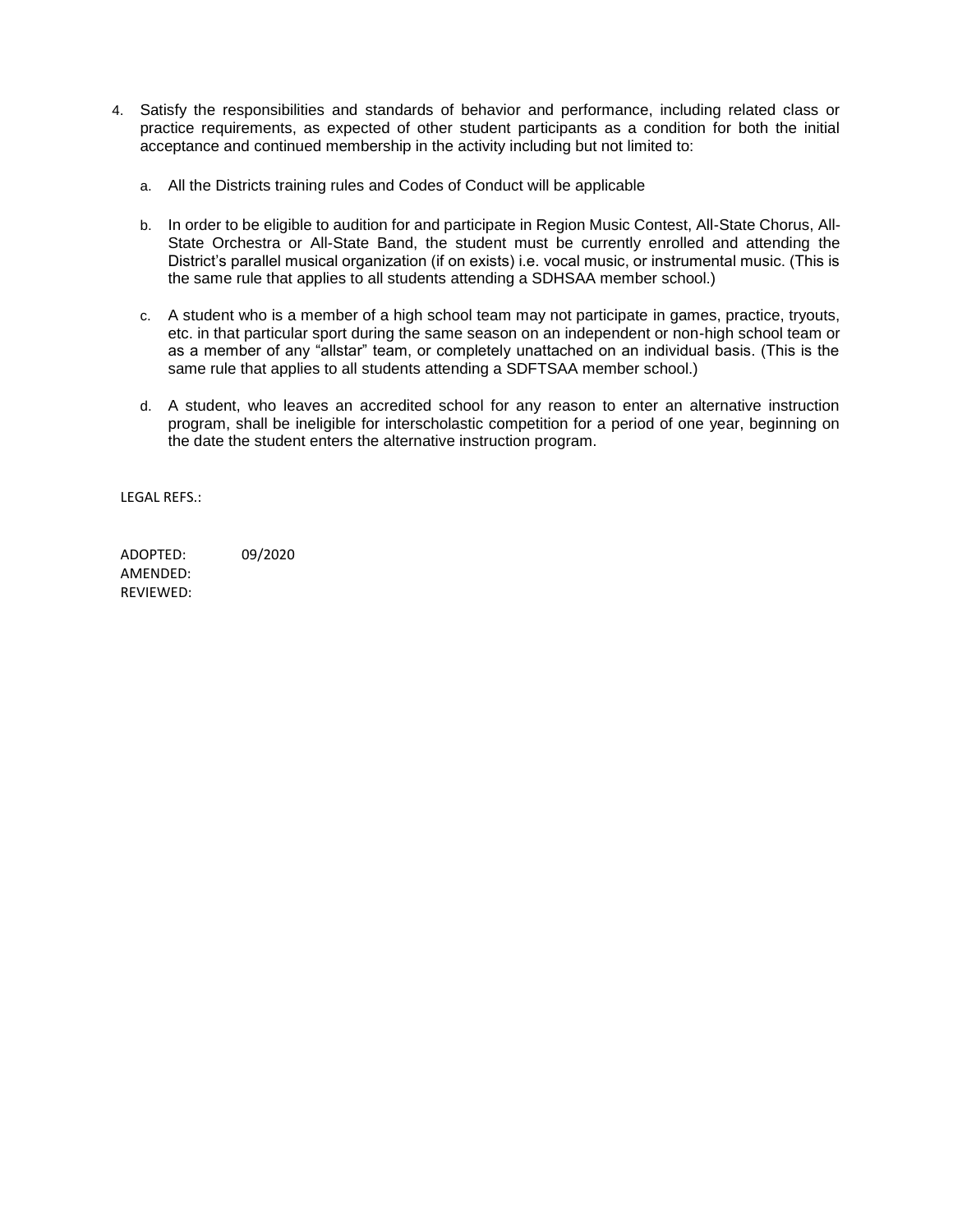## **Policies and Regulations Code: J – Students**

#### **IIAA – TEXTBOOK SELECTION AND ADOPTION**

The Board will officially adopt textbooks and textbook programs for use in the district schools upon the recommendation of the Superintendent.

Responsibility for the review and selection of textbooks to be recommended will rest with textbook and/or curriculum committees as appointed by the Superintendent or the Superintendent's designee. Membership on such committees shall include representation by teachers who will use the texts, administrators, and other staff members as found desirable. Students and parents may be asked to serve.

Principles that apply generally to the selection of instructional materials and library materials will apply to the selection of textbooks and books. The State Board of Education will have the power to review any books or other instructional material selected for use in the district schools. Additionally, basic textbooks and textbook programs will be chosen:

1. To advance the educational objectives of the school system and particular objectives of the course or program;

- 2. To contribute toward continuity, integration, and articulation of the curriculum;
- 3. To establish a general framework for the particular course or program.

Because the instructional purposes of textbooks, as stated above, are of such importance, particular care will be taken in their selection as to content.

#### **TEXTBOOK CONSIDERATIONS**

Although many points must be examined, the Board directs the staff to be particularly mindful of the following considerations:

- 1. The needs of all learners, including slow learners and the exceptionally able, must be provided for.
- 2. Insofar as possible, multiethnic materials which depict a pluralistic society should be selected.
- 3. Attention should be given to sex roles depicted in the materials.
- 4. The textbook or textbook program should lead the student and teacher beyond the textbook into a wide variety of other materials and educational experiences.
- 5. If the textbook deals with problems and issues of our times, it should present and encourage examination of all points of view.
- 6. Because textbooks are selected for several years' use, special attention shall also be given their physical characteristics, durability, format, and price.

LEGAL REFS.:

ADOPTED: 05/2020 AMENDED: REVIEWED: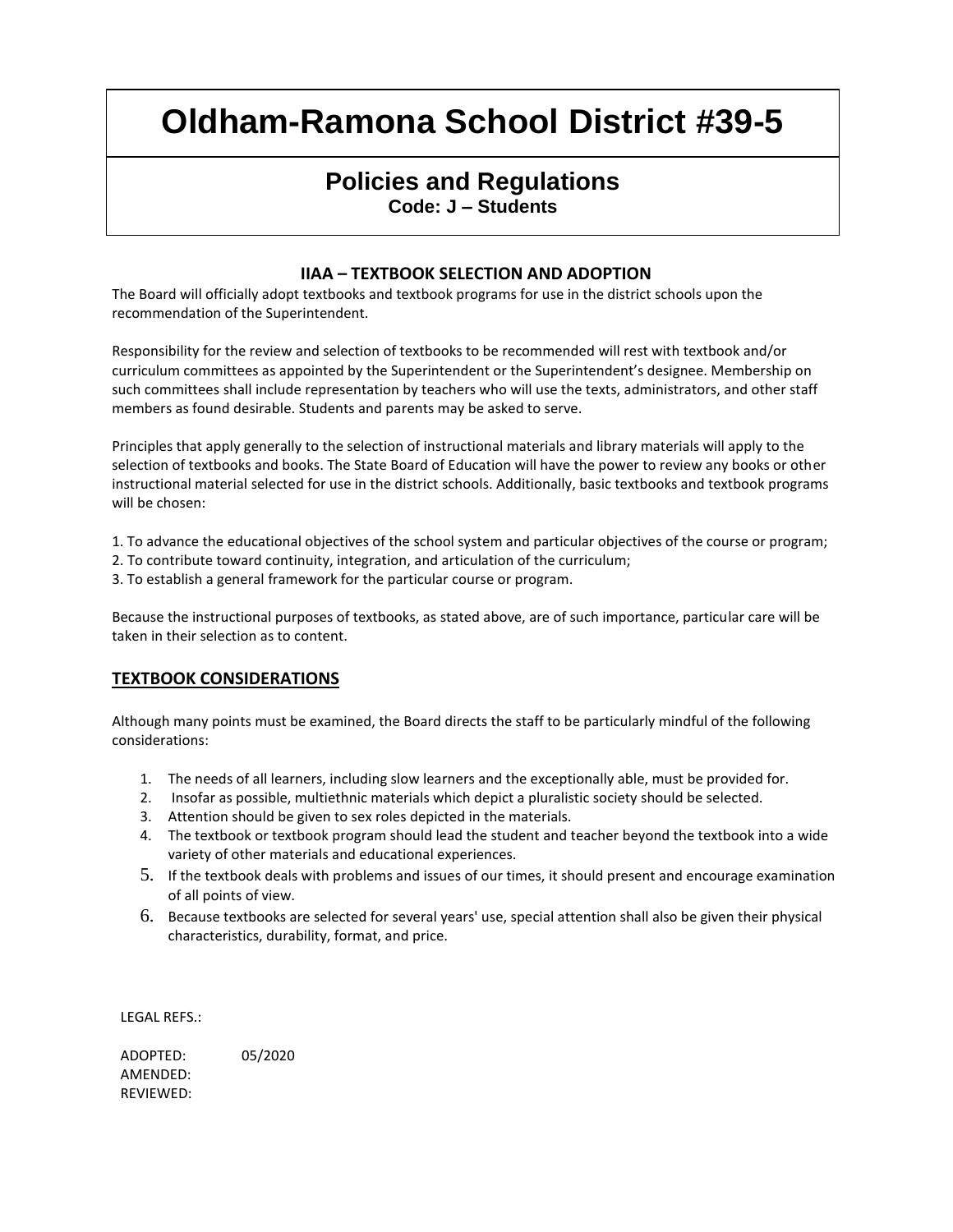## **Policies and Regulations Code: I – Instruction**

### **IIBH INTERNET SAFETY**

#### Introduction:

The Children's Internet Protection Act (CIPA), 47 U.S.C. §254 (h)(5), and South Dakota Consolidated Statues Section 22-24-55 require public schools to implement measures and actions to ensure that students and employees are restricted from accessing inappropriate materials online using school-owned equipment. This policy is adopted to implement these state and federal requirements.

#### Internet Safety:

The Board of Education has the responsibility to protect users from harassment and unwanted or unsolicited electronic communications. Users who receives threating or unwelcome telecommunications, inadvertently visits and/or access inappropriate materials needs to report the incident to the technology coordinator or administrator.

- A. The school district has implemented a Technology Protection Measure that blocks access to inappropriate matter such as child pornography, obscene and other material that is harmful to minors.
- B. In order to protect students' and employees' safety, network users are prohibited from revealing personal information to other users when engaging in online activities.
- C. All network users are prohibited from hacking and engaging in unlawful online activity.
- D. All network users are prohibited from disclosing or disseminating minors' personal information without proper authorization.
- E. All network users are prohibited from accessing materials that are blocked by the Technology Protection Measure.

#### Implementation of Technology Protection Measure:

- A. All school owned equipment must have the Technology Protection Measure installed on the device.
- B. Adult users may request the Technology Protection Measure to be temporarily disabled in order to conduct bona fide research or for another lawful purpose. The Technology Protection Measure must be re-activated as soon as the adult finishes using the electronic device.

#### Acceptable Use Policy

Each user will be required to sign an Acceptable Use Policy annually in the form prescribed by the Superintendent or his/her designee. The Acceptable Use Policy shall implement this Internet Safety Policy. Violation of this policy and/or Acceptable Use Policy shall be subject to appropriate discipline and sanctions.

#### Monitoring of Online Activities

It shall be the responsibility of all personnel of the school district to monitor students' online activities and use of the network to ensure that the district is in compliance with CIPA and this Internet Safety Policy.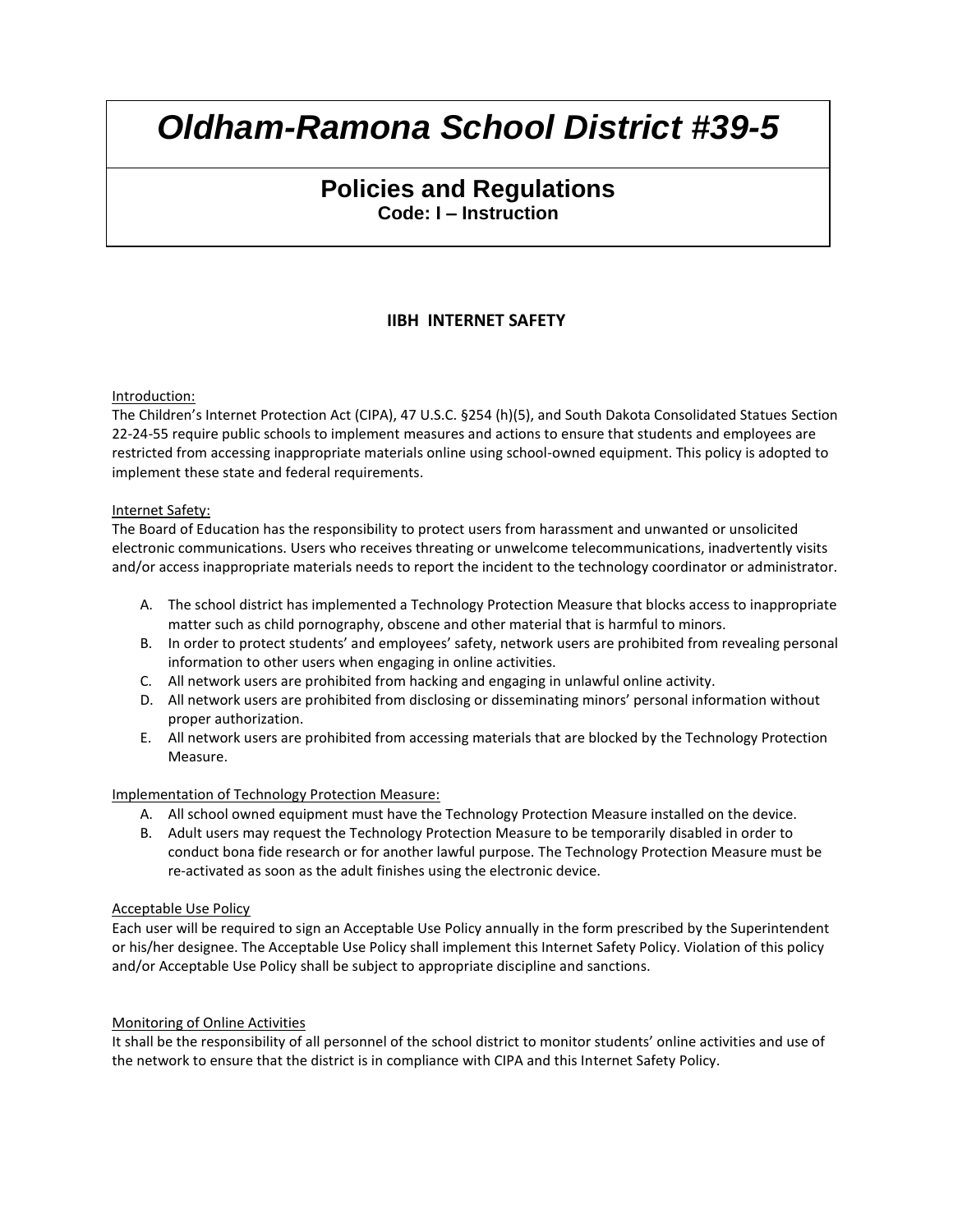#### Cyberbullying and Appropriate Online Education

Students will be educated annually about appropriate online behavior, include interacting with other individuals on social networking, chat rooms and cyberbullying awareness and proper responses. The implementation of this provision is delegated to the Superintendent who shall report annually to the Board of Education on the educational activities undertaken to comply with this subsection.

#### Definitions Used in this Policy:

- A. Minor: The term "minor" means any individual under the age of 18.
- B. Obscene: The term "obscene" is defined as material (1) the dominant theme of which, taken as a whole, appeals to the prurient interest; (2) which is patently offensive because it affronts contemporary community standards relating to the description or representation of sadomasochistic abuse or sexual conduct; (3) lacks serious literary, artistic, political, or scientific value.
- C. Child pornography: The term "child pornography" is a visual depiction, including any photograph, film, video, picture or electronically-generated image, whether made or produced by camera, mechanical, or other means, of sexually explicit conduct, where to production of such visual depiction involves the use of a minor engaging in sexually explicit conduct, or such visual depiction has been created, adapted, or modified to appear that an identifiable is engaging in sexually explicit conduct.
- D. Harmful to minors: The term "harmful to minors" means any picture, image, graphic image file, or other visual depiction that-(i) taken as a whole and with respect to minors, appeals to prurient interest in nudity, sex, or excretion; (ii) depicts, describes, or represents, in patently offensive way with respect to what is suitable for minors an actual or simulated sexual act or sexual contact, actual or scientific value as to minors.
- E. Technology Protection Measure: The term "Technology Protection Measure" means a specific technology that blocks or filters Internet access to the material that is obscene, contains child pornography and/or is harmful to minors.
- F. Electronic Device: Any electronic device that has the ability to connect to the Internet included but not limited to desktop computers, laptop computers, tablet computers and electronic book readers.

LEAGAL REFS.: Children's Internet Protection Act (CIPA, 47 U.S.C. §254(h)(5) SDCL 22-24-55 FCC 11-125

ADOPTED: 8/2012 AMENDED: 1/2020 REVIEWED: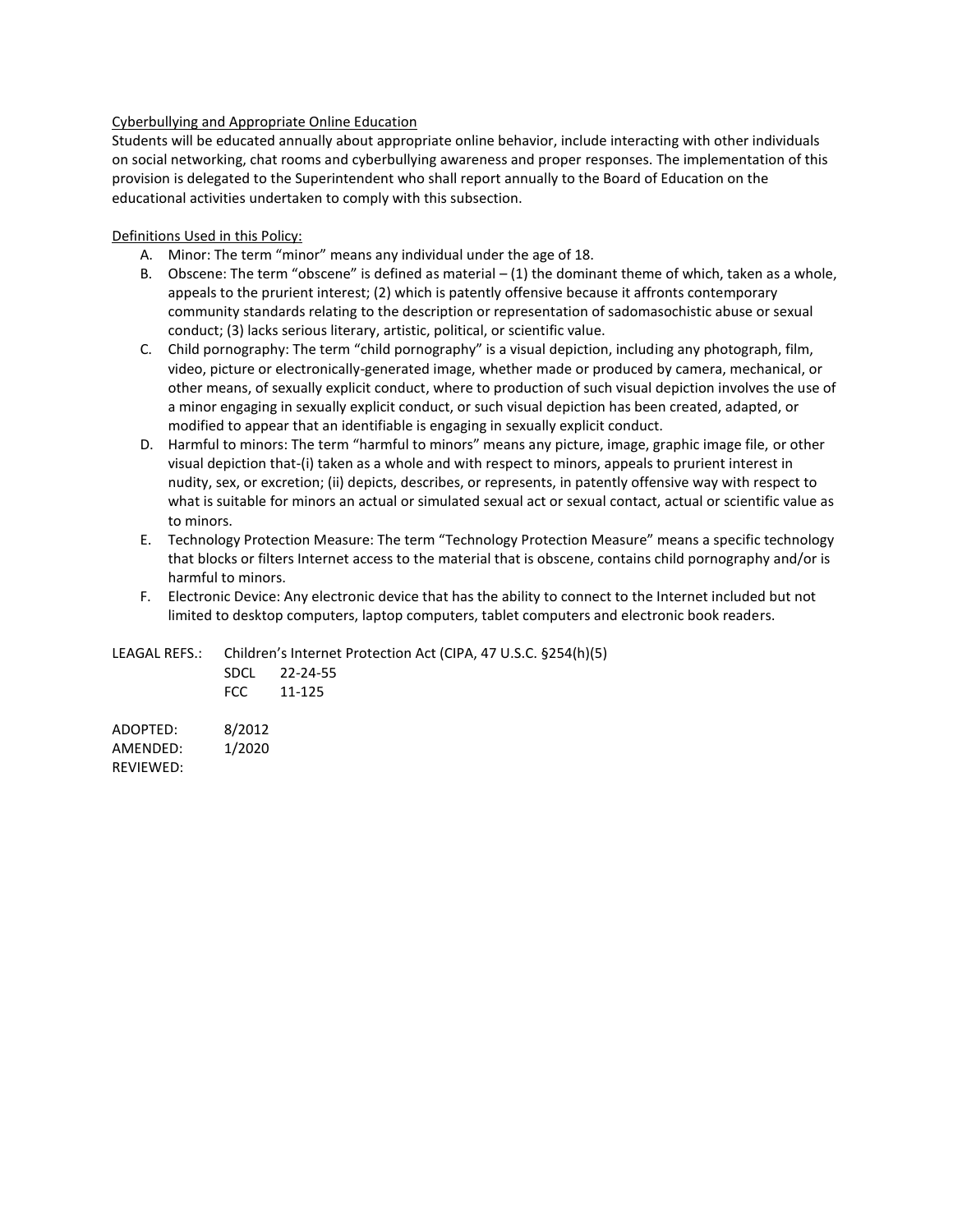## **Policies and Regulations Code: I – Instruction**

### **IKE STUDENT RETENTION AND PROMOTION**

The administration and teaching staff must strive to create plans of instruction and instructional organization that will permit students to progress through school according to their needs and abilities.

Students will normally progress annually from grade to grade. However, exceptions to this general policy may be made when it becomes evident that a student should proceed more slowly.

In all cases of retention, parents must be informed of such possibility well in advance (usually by the third reporting period) and a conference with them sought. In all instances, the advice and help of the guidance counselor and the school psychologist will be used by teachers. Criteria for a retention recommendation shall be based upon a wide variety of information about the student in order to assist in a decision that is educationally and emotionally best for the student.

Although teachers may recommend retention, all retentions (as well as promotions) will be assigned by the school administration. Teachers, in recommending retentions and administrators in assigning them, will give the reasons why they feel the student should repeat.

If conflicts concerning retention and promotion cannot be resolved, the administration has the authority to make the final determination in the retention or promotion of a student in grades K-12.

The administration will take particular care in assigning more than one retention during a child's elementary school life. The Superintendent must approve a second retention assigned any student.

LEGAL REFS.: SDCL 13-27-1

ADOPTED: 02-1986 REVISED: 07-2000 REVISED: 06-2017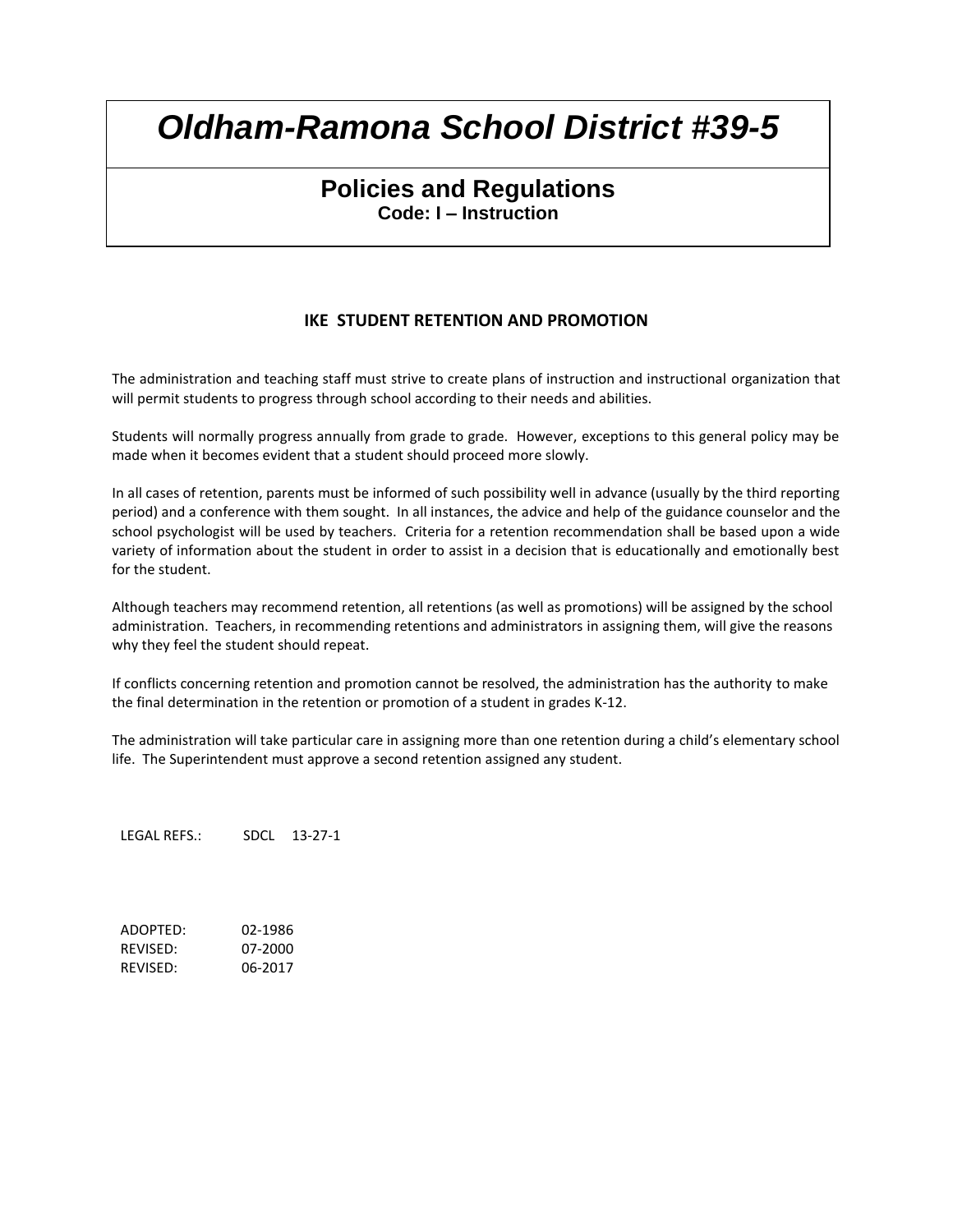## **Policies and Regulations Code: I – Instruction**

## **IKE-E STUDENT RETENTION AND PROMOTION FORM**

(student name) in (grade) has been recommended for retention by the school staff based on the following information:

**I agree / do not agree with the decision to retain my child for the next academic school year.**

I understand that the Oldham-Ramona School District is recommending retention; however, as his/her parent or guardian, I do not agree with the recommendation and ask that my child progress to the next grade for the following reasons:

**Signature of Parent/Guardian Date** 

**Signature of Administrator Date**

ADOPTED: 02-1986 REVISED: 07-2000 REVISED: 06-2017